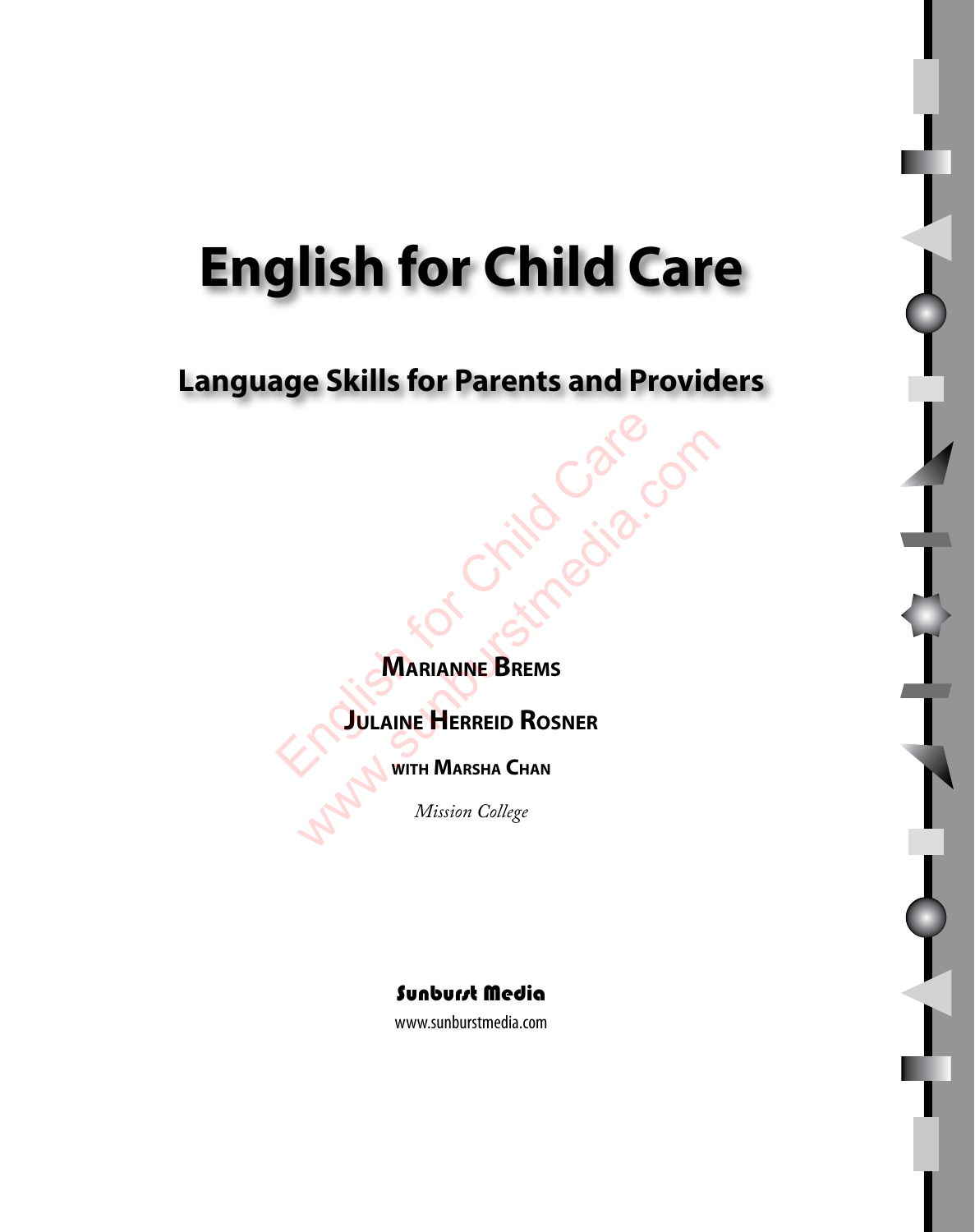| Introduction       |                  |
|--------------------|------------------|
| Acknowledgments    | XII              |
| Scope and Sequence | $\cdots$<br>XIII |

# **SECTION 1 GETTING STARTED**

| Activity 1 Talking about the picture                       | $\overline{2}$ |
|------------------------------------------------------------|----------------|
| Activity 2 Introducing yourself                            | $\overline{2}$ |
| Activity 3 Talking about child care using BE               | 3              |
| Activity 4 Asking and answering questions about your class | 3              |
| Activity 5 Common child care items                         | 4              |
| Activity 6 Asking about child care items                   | 5              |
| Activity 7 Which word doesn't belong?                      | 5              |
| Activity 8 Completing the sentences with new vocabulary    | 6              |
| Activity 9 Ages and stages                                 | $\overline{7}$ |
| Activity 10 Who uses these items?                          | 8              |
| Activity 11 Pronunciation of regular plural nouns          | 8              |
| Activity 12 Asking questions with plural nouns             | 9              |
| Activity 13 Writing plural nouns                           | 9              |
| Activity 14 Writing irregular plural nouns                 | 10             |
| Activity 15 Using adjectives                               | 10             |
| Activity 16 Using is, has, and likes to describe children  | 11             |
| Activity 17 Find somebody who                              | 12             |
| <b>Activity 18 Dictation</b>                               | 13             |
| Activity 19 Writing about yourself                         | 13             |
| Activity 20 Song: The More We Get Together                 | 13             |
|                                                            |                |
| <b>CHAPTER 2 Communicating about Child Care</b>            | 14             |
| Activity 1 Talking about the picture                       | 14             |
| Activity 2 Pre-Reading questions                           | 15             |
| Activity 3 Reading 1 Janet's First Day at Preschool        | 16             |
| Activity 4 Pre-reading questions for Reading 2             | 16             |
| Activity 5 Reading 2 Kevin's First Day at Child Care       | 16             |
| <b>Activity 6 Discussion</b>                               | 18             |
| Activity 7 Completing sentences with new vocabulary        | 19             |
| Activity 8 Drawing things to show location                 | 20             |
| Activity 9 Using prepositions of location                  | 21             |
| Activity 10 Information Gap: Where are the baby's items?   | 21             |
|                                                            |                |
| Activity 11 Using have and has                             | 22             |
| Activity 12 Choosing pronouns                              | 22             |
| Activity 13 Asking and answering questions with Whose?     | 23             |
| Activity 14 Cultural note: Who takes care of our children? | 24             |
| Activity 15 Labeling subjects, verbs, and objects          | 25             |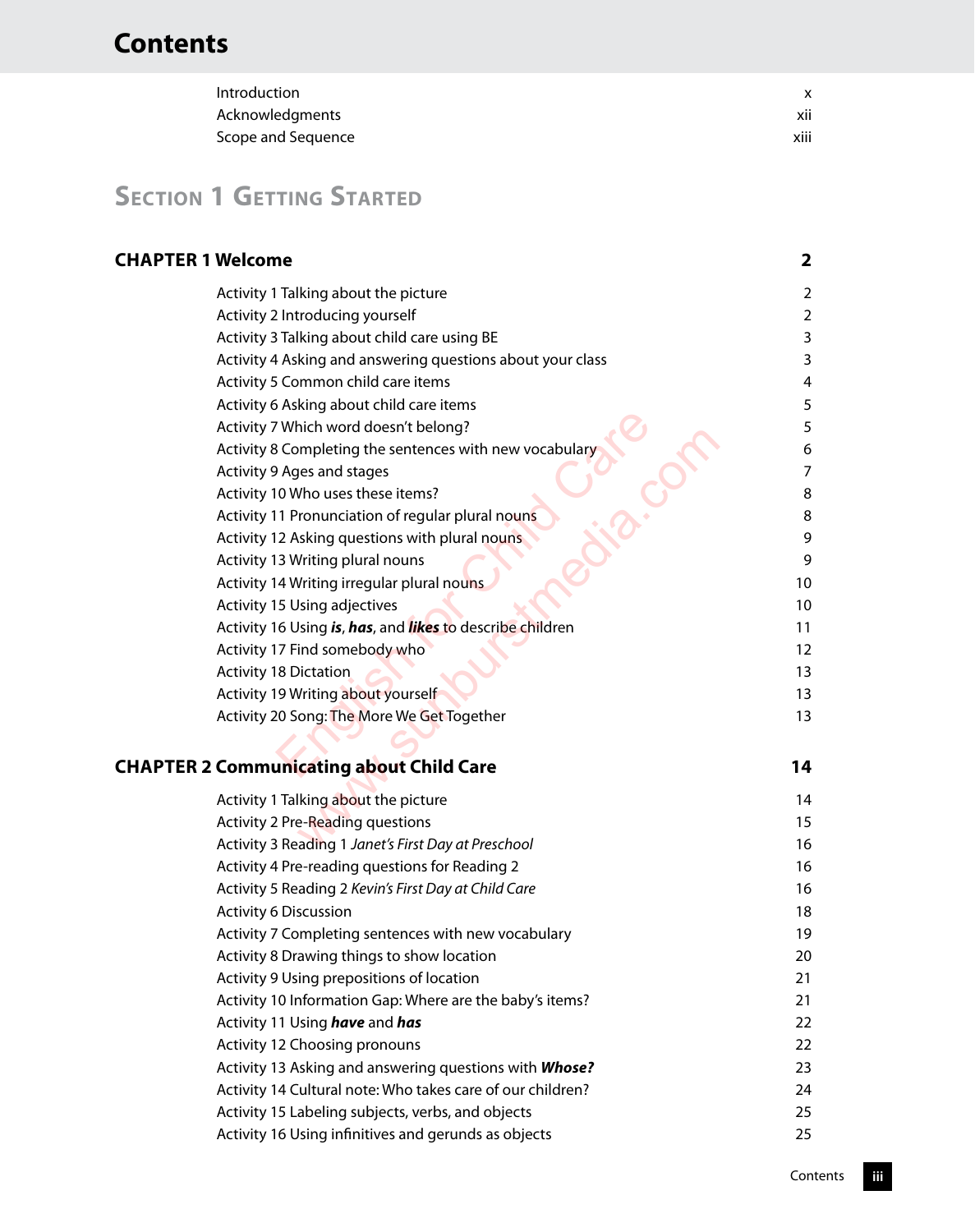| Activity 17 Talking about activities you like and don't like          | 26 |
|-----------------------------------------------------------------------|----|
| Activity 18 Talking about a child's everyday activities               | 27 |
| Activity 19 Practicing intonation for yes/no questions and statements | 27 |
| Activity 20 Find somebody who                                         | 28 |
| Activity 21 Leaving a voicemail to request supplies                   | 29 |
| Activity 22 Role Play                                                 | 29 |
| Activity 23 Practicing capitalization and punctuation                 | 30 |
| <b>Activity 24 Dictation</b>                                          | 31 |
| Activity 25 The Hello Song                                            | 31 |
| Activity 26 Song: Seven Days in a Week                                | 32 |
| Activity 27 Song: Five Little Ducks                                   | 32 |
| Activity 28 Putting it all together: Writing a note to a parent       | 32 |
| Activity 29 Library corner                                            | 33 |

#### **Extension Activity 1: Book Report Assignment 34**

## **Section 2 Health and Safety**

#### **CHAPTER 3 Preventing Accidents 36**

| ictivity 1: DOOK NEPOLL ASSIGNMENt                       |    |
|----------------------------------------------------------|----|
|                                                          |    |
| 2 HEALTH AND SAFETY                                      |    |
|                                                          |    |
| <b>Preventing Accidents</b>                              | 36 |
| Activity 1 Talking about the picture                     | 36 |
| Activity 2 Pre-reading questions                         | 37 |
| <b>Activity 3 Reading Preventing Accidents</b>           | 38 |
| <b>Activity 4 Discussion</b>                             | 40 |
| Activity 5 Completing sentences with new vocabulary      | 40 |
| Activity 6 Identifying commands in a conversation        | 41 |
| Activity 7 Identifying commands in prevention tips       | 41 |
| Activity 8 Making groups of prevention tips              | 42 |
| Activity 9 Cultural note: Safety on the road             | 43 |
| Activity 10 Using or to show a possible negative result  | 44 |
| Activity 11 Writing about possible negative results      | 44 |
| Activity 12 Using let, leave and leave alone             | 45 |
| Activity 13 Choosing let, leave and leave alone          | 45 |
| Activity 14 Using in and on                              | 46 |
| Activity 15 Choosing in or on                            | 47 |
| Activity 16 Using put and keep                           | 47 |
| Activity 17 Choosing put or keep                         | 47 |
| Activity 18 Writing sentences with keep                  | 48 |
| Activity 19 Responding to a hazard with a prevention tip | 48 |
| Activity 20 Pronouncing numbers                          | 49 |
| Activity 21 Hearing numbers                              | 49 |
| Activity 22 The Safety Game                              | 50 |
| Activity 23 Choosing prevention tips                     | 51 |
| Activity 24 Talking about hazards in the living room     | 52 |
| Activity 25 Writing about hazards in the living room     | 53 |
| Activity 26 Word Search                                  | 53 |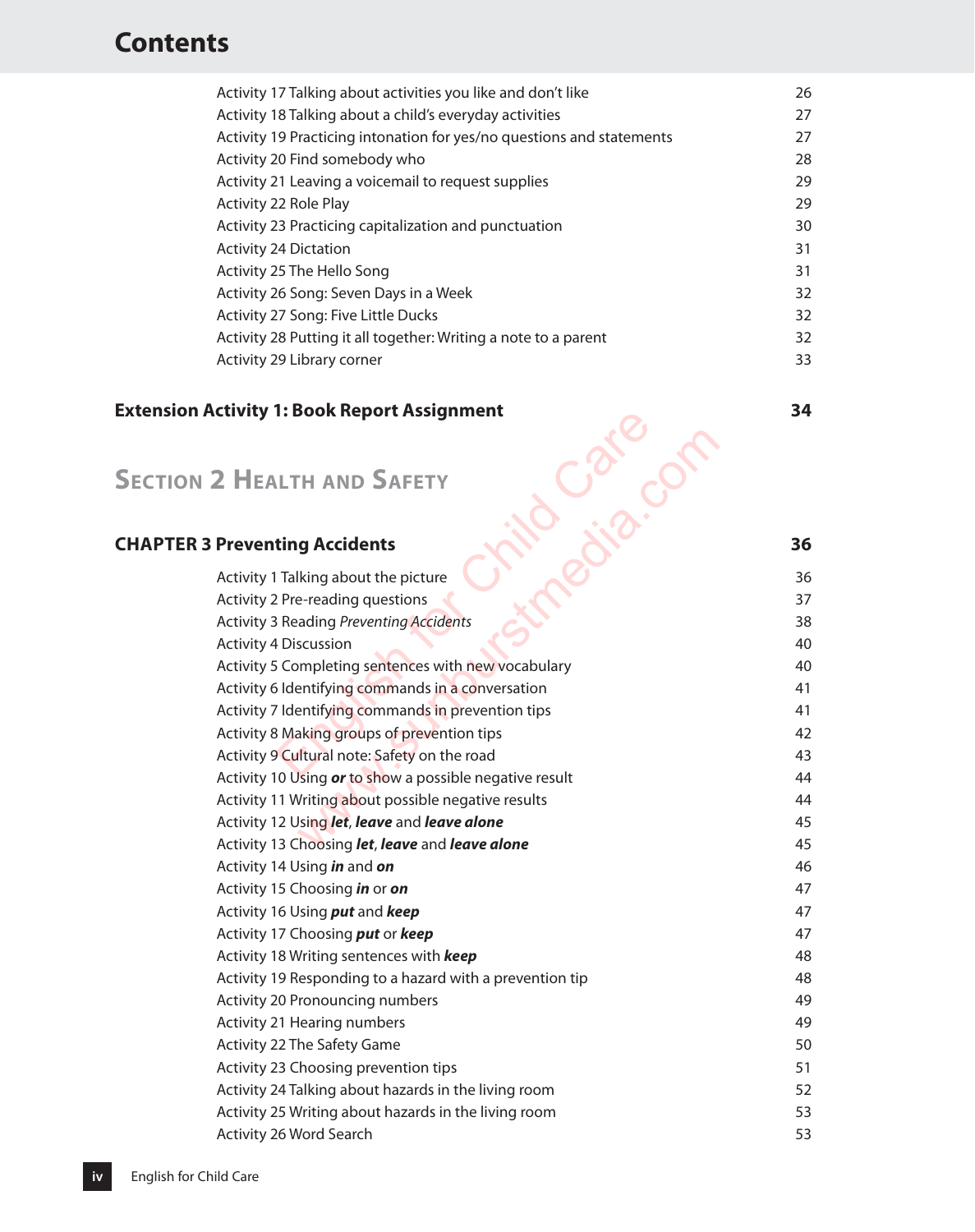| <b>Activity 27 Safety situations</b>                                                                    | 54       |
|---------------------------------------------------------------------------------------------------------|----------|
| Activity 28 Vocabulary for street safety                                                                | 55       |
| Activity 29 Song: In the Middle, In the Middle, In the Middle                                           | 55       |
| Activity 30 Writing rules for safety on the street                                                      | 56       |
| Activity 31 Songs and nursery rhymes with commands                                                      | 57       |
| <b>Activity 32 Dictation</b>                                                                            | 58       |
| Activity 33 Putting it all together: Creating a safety plan                                             | 58       |
| Activity 34 Library corner                                                                              | 59       |
| <b>CHAPTER 4 Reporting Incidents</b>                                                                    | 60       |
| Activity 1 Talking about the picture                                                                    | 60       |
| Activity 2 Reading Baby Jessica                                                                         | 61       |
| <b>Activity 3 Discussion</b>                                                                            | 62       |
| Activity 4 Completing sentences with new vocabulary                                                     | 63       |
| Activity 5 Parts of the body                                                                            | 64       |
| Activity 6 Identifying parts of the body                                                                | 65       |
| Activity 7 Song: Head, Shoulders, Knees, and Toes                                                       | 65       |
| Activity 8 Using the past tense of be                                                                   | 66       |
| Activity 9 Making yes/no questions about the story with be                                              | 66       |
| Activity 10 Cultural note: Incident reports                                                             | 67       |
| Activity 11 Understanding an incident report                                                            | 67       |
| Activity 12 Correcting mistakes in an incident report                                                   | 67       |
| Activity 13 Using regular past tense verbs                                                              | 68       |
| Activity 14 Past tense sound maze                                                                       | 69       |
| Activity 15 Making yes/no questions with regular past tense verbs                                       | 69       |
| Activity 16 Using irregular past tense verbs                                                            | 70       |
| Activity 17 Making yes/no questions with irregular past tense verbs                                     | 71       |
| Activity 18 Describing an incident with past tense verbs                                                | 71       |
| Activity 19 Talking about child care incidents                                                          | 72       |
| Activity 20 Choosing verbs to complete sentences about incidents                                        | 72       |
| <b>Activity 21 Nursery rhymes</b>                                                                       | 73       |
| Activity 22 Identifying playground activities                                                           | 74       |
| Activity 23 Talking about playground activities                                                         | 75       |
| Activity 24 Describing playground activities                                                            | 75<br>75 |
| Activity 25 Making yes/no questions with the past progressive<br>Activity 26 Reading an incident report | 76       |
| Activity 27 Telling a story about an incident                                                           | 76       |
| Activity 28 Understanding an incident form                                                              | 77       |
| Activity 29 Filling out an incident report                                                              | 77       |
| Activity 30 Talking about injuries and expressing sympathy                                              | 78       |
| Activity 31 Choosing the words to report incidents                                                      | 79       |
| Activity 32 Leaving a voicemail about an incident                                                       | 79       |
| Activity 33 Game: Jeff's Adventures-Past Tense Talk                                                     | 81       |
| <b>Activity 34 Dictation</b>                                                                            | 81       |
| Activity 35 Putting it all together: Writing an incident report                                         | 82       |
| Activity 36 Library corner                                                                              | 83       |
|                                                                                                         |          |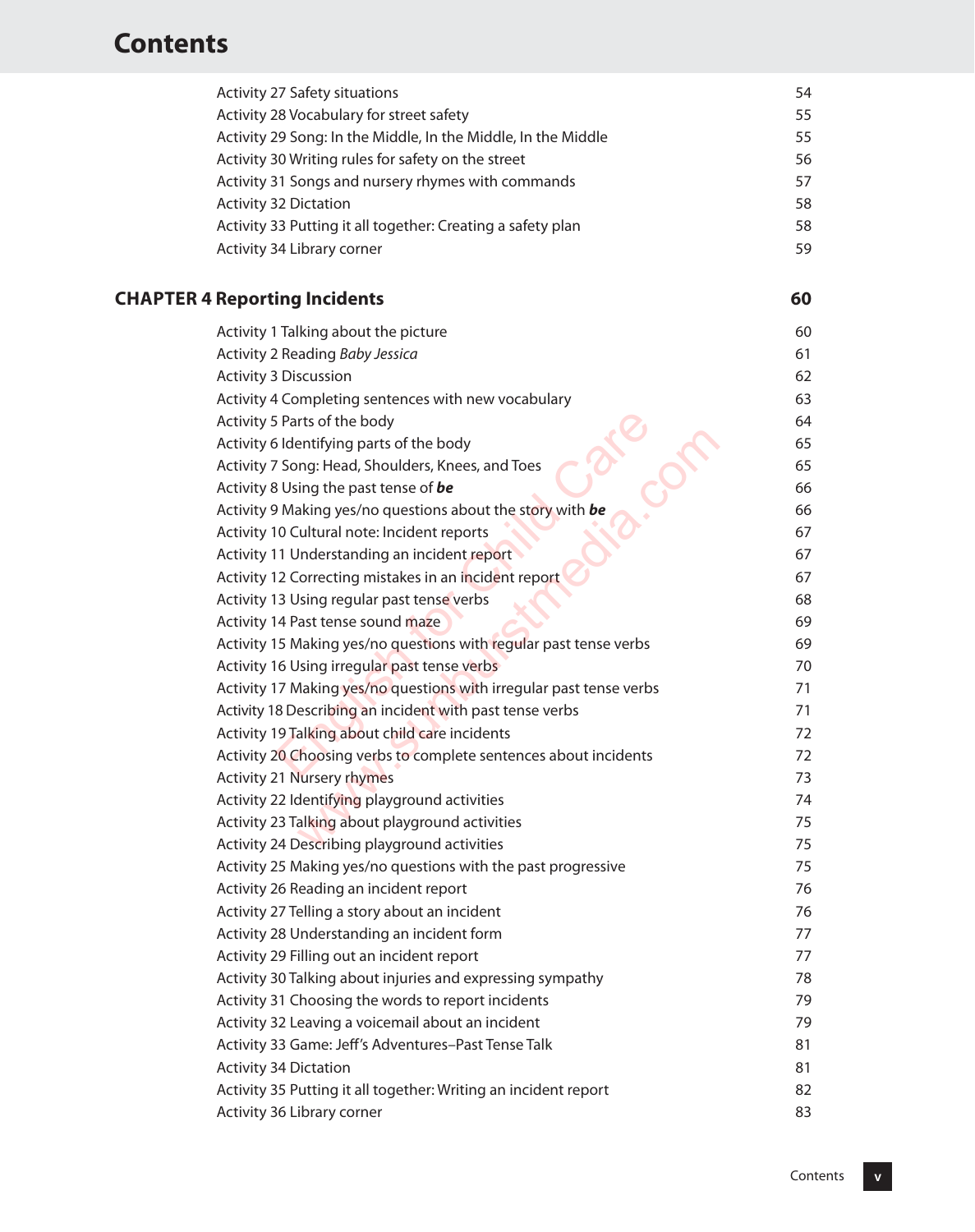#### **Chapter 5 Treating Illnesses and Injuries 84**

| Activity 1 Talking about the picture                                            | 84  |
|---------------------------------------------------------------------------------|-----|
| Activity 2 Pre-reading questions                                                | 84  |
| Activity 3 Reading What a Day!                                                  | 85  |
| <b>Activity 4 Discussion</b>                                                    | 86  |
| Activity 5 Completing sentences with new vocabulary                             | 87  |
| Activity 6 Putting vocabulary in categories                                     | 88  |
| Activity 7 Describing activities with the present progressive                   | 89  |
| Activity 8 Using time words with the present progressive                        | 89  |
| Activity 9 Identifying ailments                                                 | 90  |
| Activity 10 Completing sentences with new words                                 | 90  |
| Activity 11 Using present progressive verbs to talk about ailments              | 91  |
| Activity 12 Making yes/no questions about ailments with the present progressive | 91  |
| Activity 13 Identifying illnesses                                               | 92  |
| Activity 14 Talking about illnesses with have                                   | 92  |
| Activity 15 Cultural note: Treatments for some common health problems           | 93  |
| Activity 16 Reporting an ailment                                                | 94  |
| Activity 17 Information Gap: Treating minor injuries                            | 95  |
| Activity 18 Leaving voicemail to report an illness                              | 96  |
| Activity 19 Using have and be to describe symptoms                              | 96  |
| Activity 20 Role-play: Guess the ailment                                        | 97  |
| Activity 21 Listening for <b>should</b> and <b>shouldn't</b>                    | 98  |
| Activity 22 Giving advice for treatment                                         | 98  |
| Activity 23 Game: Giving advice about illnesses and Injuries                    | 99  |
| <b>Activity 24 Dictation</b>                                                    | 100 |
| Activity 25 Song: Tiny Tim                                                      | 101 |
| Activity 26 Putting it all together: Filling out an illness report form         | 102 |
| <b>Activity 27 Library corner</b>                                               | 103 |
| ctivity 2 Circle Time Project                                                   | 104 |
|                                                                                 |     |
| <b>AGES AND STAGES</b><br>3.                                                    |     |
|                                                                                 |     |

#### **Extension Activity 2 Circle Time Project 104**

# **Section 3 Ages and Stages**

| <b>CHAPTER 6 Infants (0-12 months)</b>              | 108 |
|-----------------------------------------------------|-----|
| Activity 1 Talking about the picture                | 108 |
| Activity 2 Pre-reading questions                    | 108 |
| Activity 3 Reading <i>Infants</i>                   | 109 |
| <b>Activity 4 Discussion</b>                        | 110 |
| Activity 5 Completing sentences with new vocabulary | 111 |
| Activity 6 Syllables and word stress                | 112 |
| Activity 7 Making requests for infant care          | 112 |
| Activity 8 Daily chores and responsibilities        | 114 |
| Activity 9 Making requests in conversation          | 115 |
| Activity 10 What are the family chores?             | 116 |
|                                                     |     |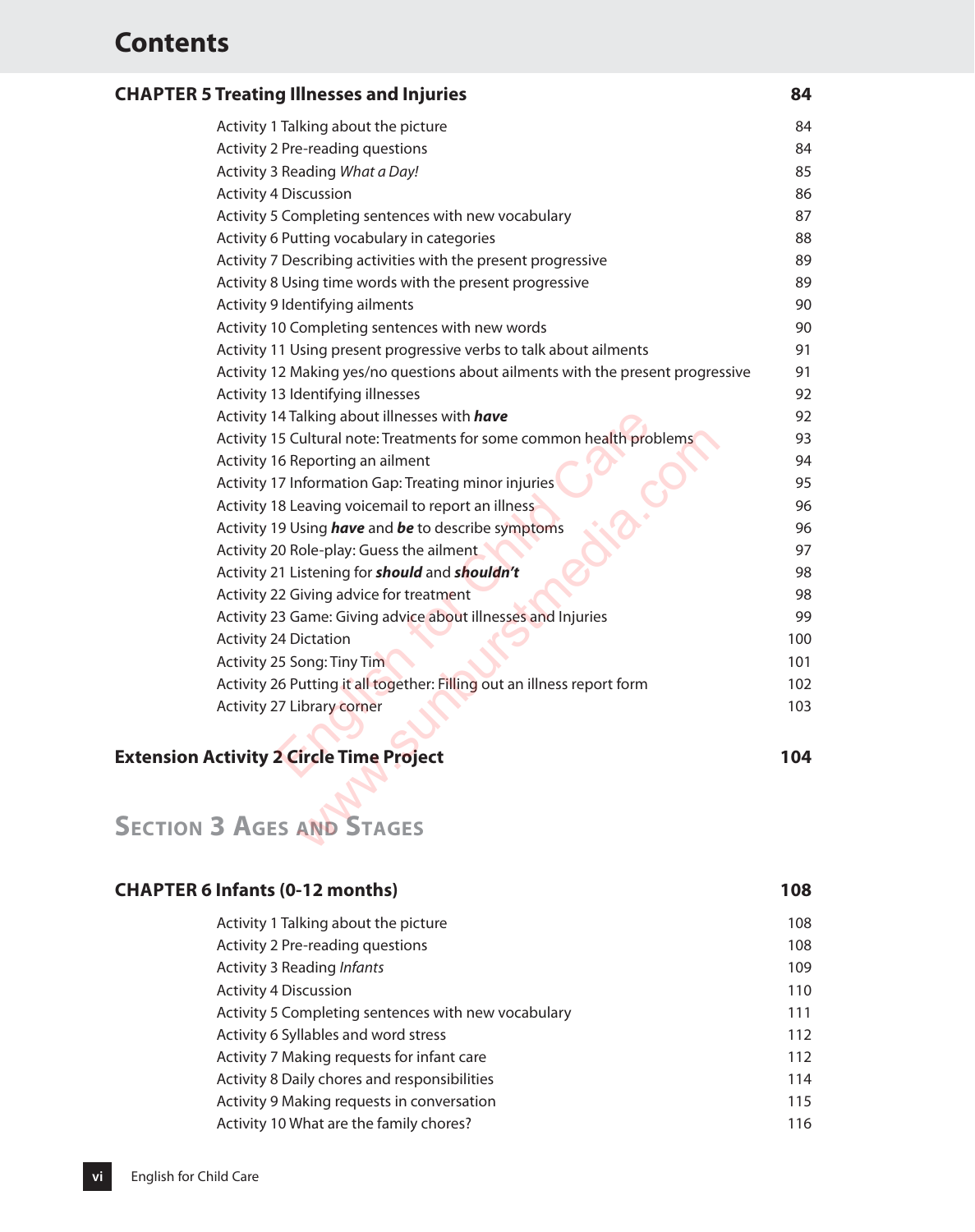| Activity 11 The Request Game                                                          | 116 |
|---------------------------------------------------------------------------------------|-----|
| Activity 12 Saying thank you                                                          | 116 |
| Activity 13 Writing a thank-you note                                                  | 117 |
| Activity 14 Cultural note: Choices about breastfeeding, maternity leave, and adoption | 118 |
| Activity 15 Finding solutions                                                         | 119 |
| Activity 16 Grammar: Making guesses with <i>may, might, could,</i> and <i>maybe</i>   | 120 |
| Activity 17 Crossword puzzle                                                          | 122 |
| Activity 18 Information Gap: Reducing the risk of SIDS                                | 123 |
| Activity 19 Sharing safety tips                                                       | 124 |
| <b>Activity 20 Dictation</b>                                                          | 125 |
| Activity 21 Lullaby: Hush Little Baby                                                 | 125 |
| Activity 22 Song games to enjoy with infants                                          | 127 |
| Activity 23 Putting it all together: Baby books                                       | 128 |
| Activity 24 Library corner                                                            | 129 |
|                                                                                       |     |

# **Chapter 7 Toddlers (1-3 years) 130**

| Toddlers (1-3 years)                                      | 130 |
|-----------------------------------------------------------|-----|
| Activity 1 Talking about the picture                      | 130 |
| Activity 2 Pre-reading questions                          | 130 |
| Activity 3 Reading 1 Toddlers from One to Two Years Old   | 131 |
| Activity 4 Completing sentences with new vocabulary-1     | 133 |
| Activity 5 Syllables and word stress                      | 134 |
| Activity 6 Making statements with keep                    | 134 |
| Activity 7 Reading 2 Toddlers from Two to Three Years Old | 135 |
| Activity 8 Completing sentences with new vocabulary-2     | 137 |
| <b>Activity 9 Discussion</b>                              | 137 |
| Activity 10 Describing routines with the present tense    | 138 |
| Activity 11 Asking yes/no questions about a daily routine | 139 |
| Activity 12 Asking questions with What time and When      | 139 |
| Activity 13 Using at, in, and on to talk about time       | 140 |
| Activity 14 Asking about Kim Reed's routine               | 140 |
| Activity 15 Cultural note: Toilet training                | 141 |
| Activity 16 Tips for communicating with toddlers          | 142 |
| Activity 17 Role play: Communicating with toddlers        | 144 |
| Activity 18 Intonation in choice questions                | 145 |
| Activity 19 Offering toddlers choices                     | 145 |
| Activity 20 Pronouncing verbs with final -s               | 146 |
| Activity 21 Listening for present tense verbs             | 146 |
| Activity 22 Punctuating compound sentences                | 147 |
| Activity 23 Information Gap: Student-to-student dictation | 147 |
| Activity 24 Writing about a daily routine                 | 148 |
| Activity 25 Song: My Mommy Comes Back                     | 148 |
| Activity 26 Songs and finger plays to enjoy with toddlers | 150 |
| <b>Activity 27 Dictation</b>                              | 151 |
| Activity 28 Putting it all together: Talking to a toddler | 152 |
| Activity 29 Library corner                                | 153 |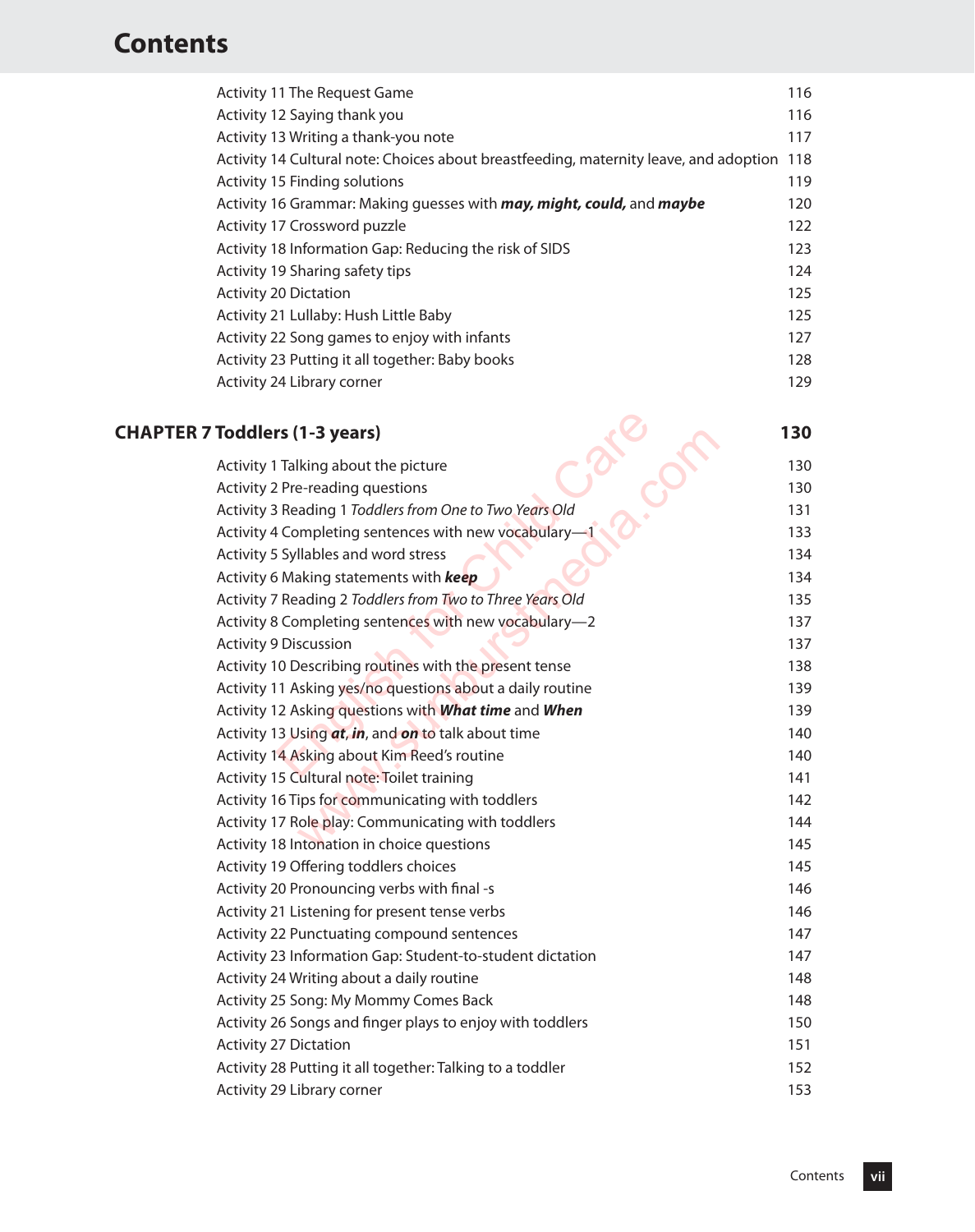| <b>CHAPTER 8 Preschoolers (3-5 years)</b> | 154 |
|-------------------------------------------|-----|
|-------------------------------------------|-----|

| Activity 1 Talking about the picture                                  | 154 |
|-----------------------------------------------------------------------|-----|
| Activity 2 Pre-reading questions                                      | 154 |
| <b>Activity 3 Reading Preschoolers</b>                                | 155 |
| <b>Activity 4 Discussion</b>                                          | 157 |
| Activity 5 Syllables and word stress                                  | 157 |
| Activity 6 Completing sentences with new vocabulary                   | 158 |
| Activity 7 Comparing preschoolers and toddlers                        | 159 |
| Activity 8 Using adjectives to compare preschoolers and toddlers      | 159 |
| Activity 9 Asking and answering questions with comparative adjectives | 159 |
| Activity 10 Cultural note: The benefits of preschool                  | 160 |
| Activity 11 Identifying can and can't in a conversation               | 161 |
| Activity 12 Listening for can and can't                               | 161 |
| Activity 13 Talking about children's abilities                        | 161 |
| Activity 14 Find somebody who                                         | 162 |
| Activity 15 Writing compound sentences                                | 163 |
| Activity 16 Encouraging good behavior with descriptive praise         | 163 |
| Activity 17 Using descriptive praise                                  | 164 |
| Activity 18 Game: Practicing descriptive praise                       | 165 |
| Activity 19 Using so to show responsibility                           | 166 |
| Activity 20 Choosing the phrasal verbs                                | 167 |
| Activity 21 Inviting someone to join in an activity                   | 168 |
| Activity 22 Understanding units of measure in a recipe                | 169 |
| Activity 23 Using after and before in compound sentences              | 169 |
| Activity 24 Information Gap: Filling out an emergency form            | 170 |
| <b>Activity 25 Dictation</b>                                          | 171 |
| Activity 26 Songs to enjoy with preschoolers                          | 172 |
| Activity 27 Games to enjoy with preschoolers                          | 172 |
| Activity 28 Putting it all together: Filling out an emergency form    | 174 |
| Activity 29 Library corner                                            | 175 |
|                                                                       |     |
| <b>School-Age Children (5-9 years)</b>                                | 176 |
| Activity 1 Talking about the picture                                  | 176 |
|                                                                       |     |

#### **Chapter 9 School-Age Children (5-9 years) 176**

| Activity 1 Talking about the picture                     | 176 |
|----------------------------------------------------------|-----|
| Activity 2 Pre-reading questions                         | 176 |
| Activity 3 Reading School-Age Children                   | 177 |
| <b>Activity 4 Discussion</b>                             | 179 |
| Activity 5 Completing sentences with new vocabulary      | 180 |
| Activity 6 Syllables and word stress                     | 180 |
| Activity 7 Cultural Note: A parent-teacher conference    | 181 |
| Activity 8 Talking about screen time                     | 182 |
| Activity 9 Information Gap: Student-to-student dictation | 184 |
| Activity 10 Identifying opinions in a conversation       | 184 |
| Activity 11 Giving your opinion on screen time           | 184 |
| Activity 12 Song: Turn off the TV                        | 185 |
| Activity 13 Identifying suggestions in a conversation    | 186 |
| Activity 14 Re-directing children with suggestions       | 186 |